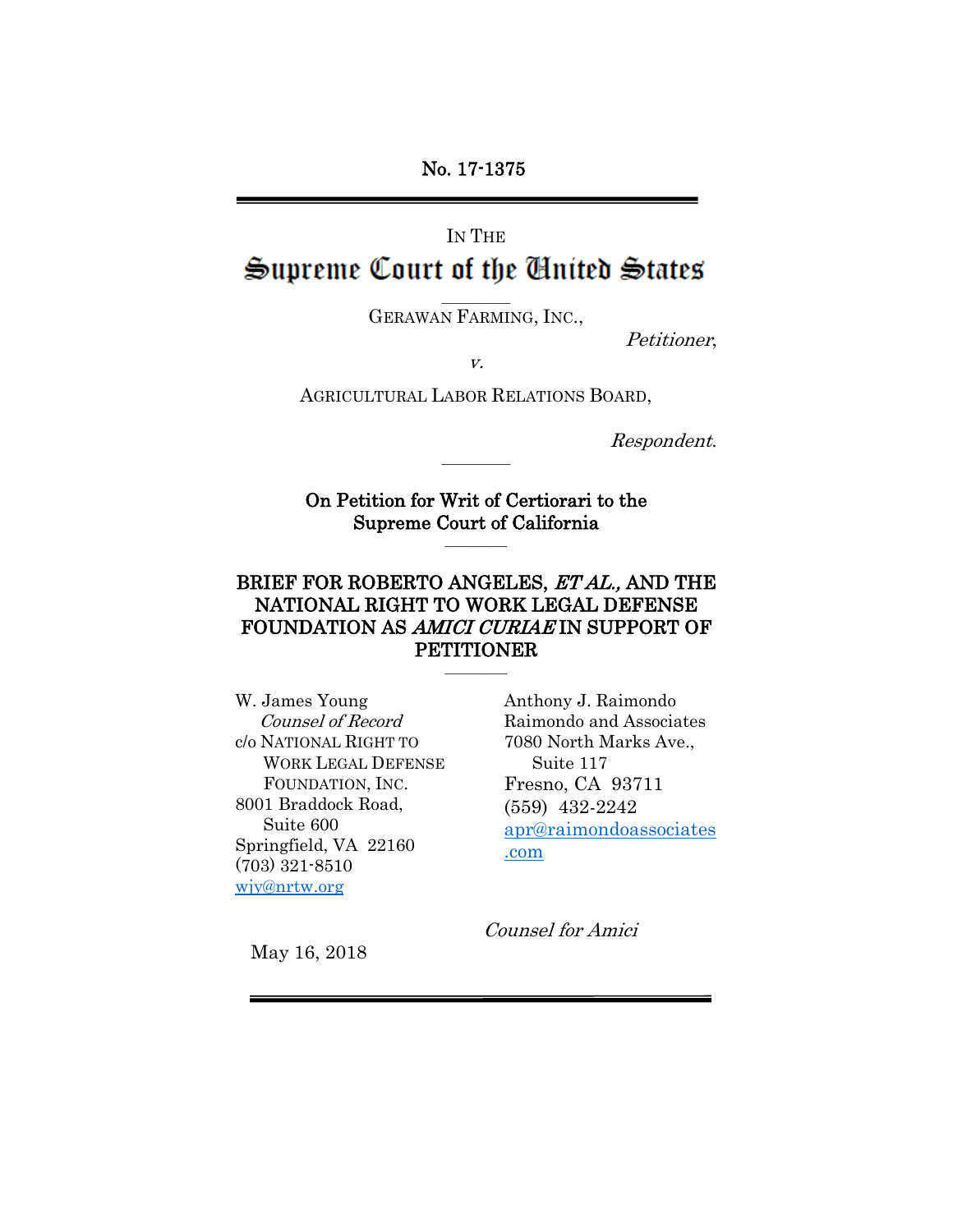### QUESTION PRESENTED

Whether the State of California may impose a monopoly-bargaining agreement on a private employer and its employees through non-consensual compulsory arbitration, thereby abrogating the workers' rights to determine their own bargaining representative without violating the Due Process and Equal Protection Clauses of the Fourteenth Amendment?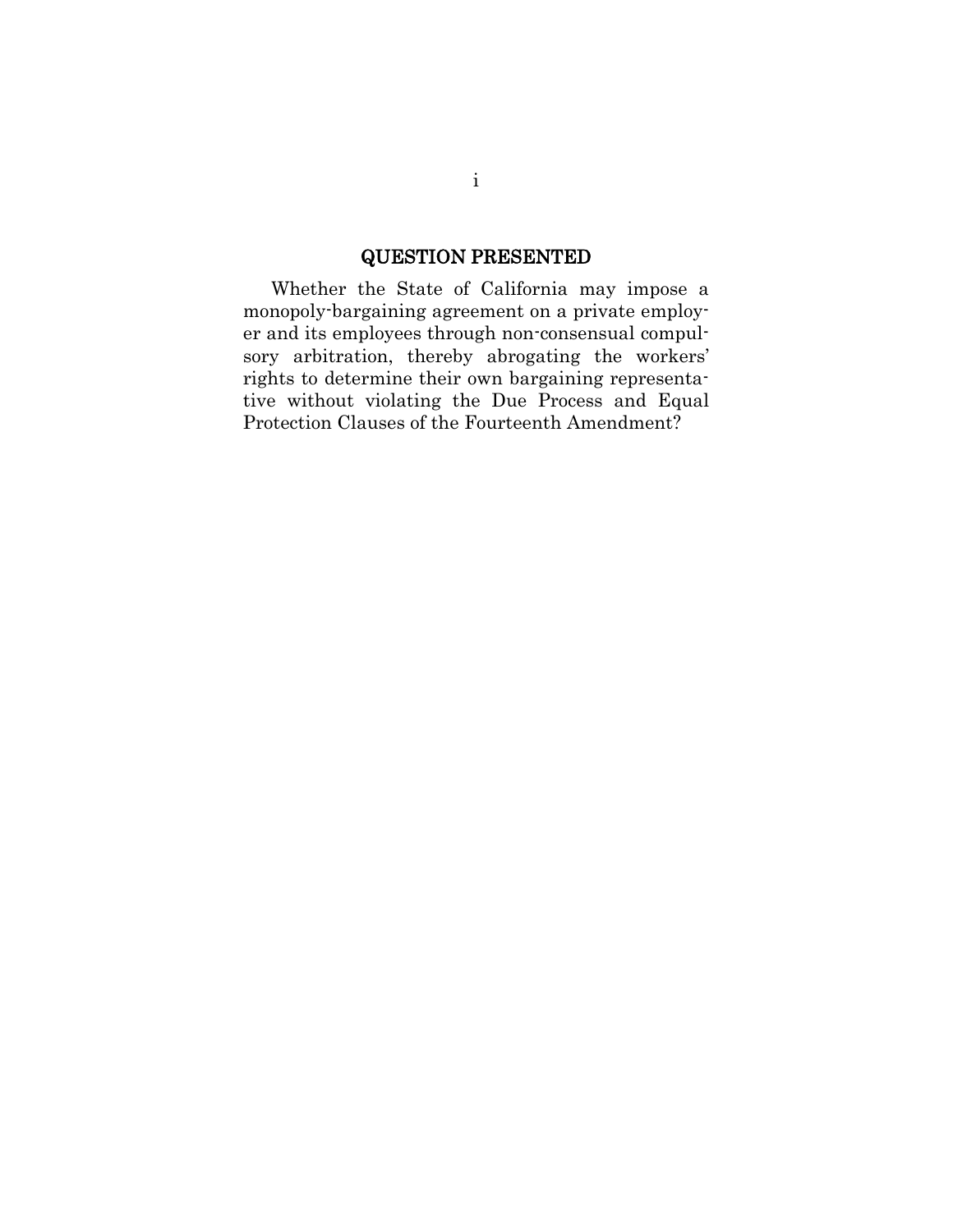## TABLE OF CONTENTS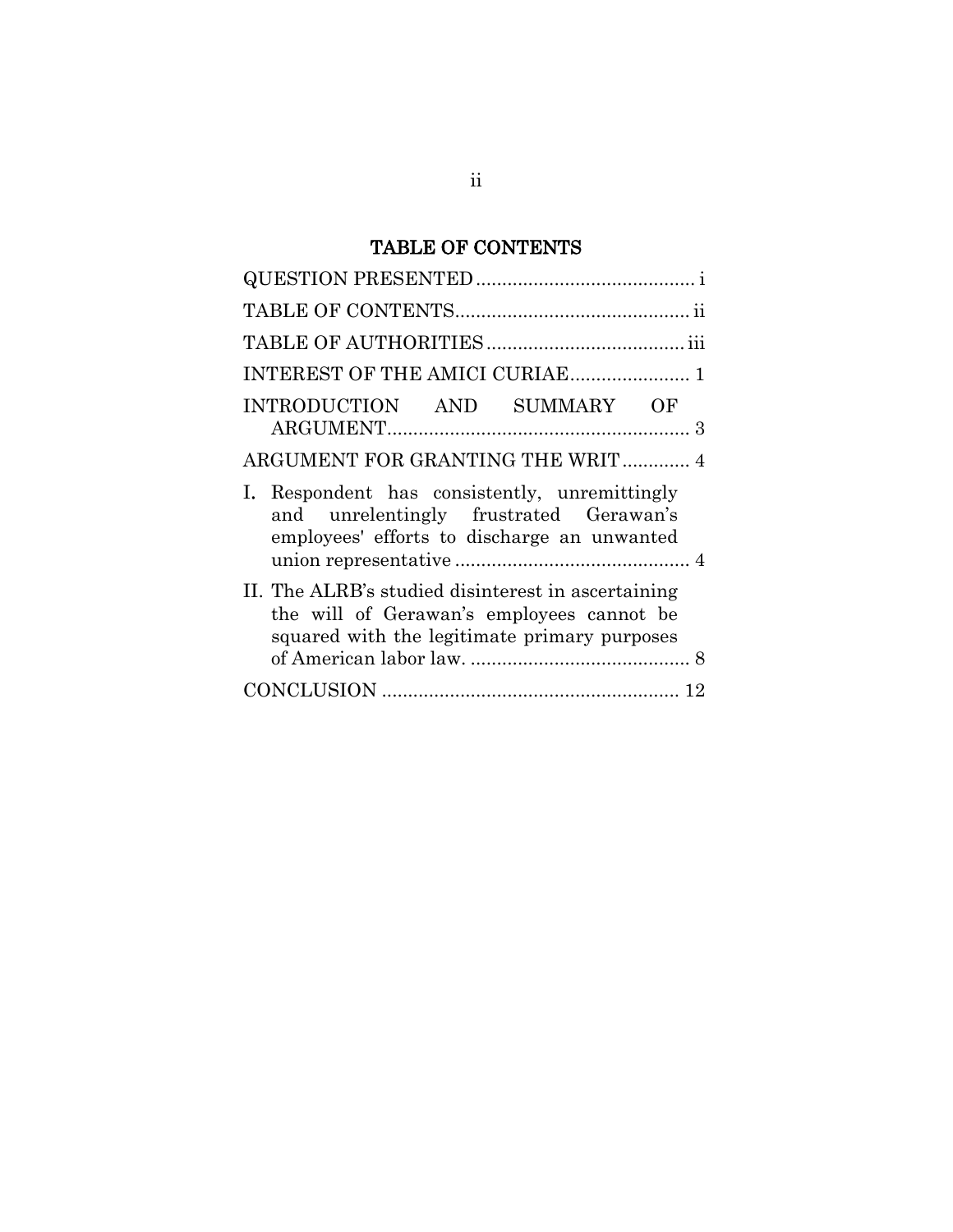## TABLE OF AUTHORITIES

Page(s)

| Abood v. Detroit Board of Education,        |
|---------------------------------------------|
| Boy Scouts of Am. v. Dale,                  |
| Gerawan Farming, Inc. v. ALRB,              |
| Gerawan Farming, Inc. v. ALRB,              |
| Harris v. Quinn,                            |
| Harry Carian Sales v. Agric. Lab. Rel. Bd., |
| Janus v. AFSCME,                            |
| J. R. Norton Co. v. Agric. Lab. Rel. Bd.,   |
| Knox v. SEIU, Local 1000,                   |

iii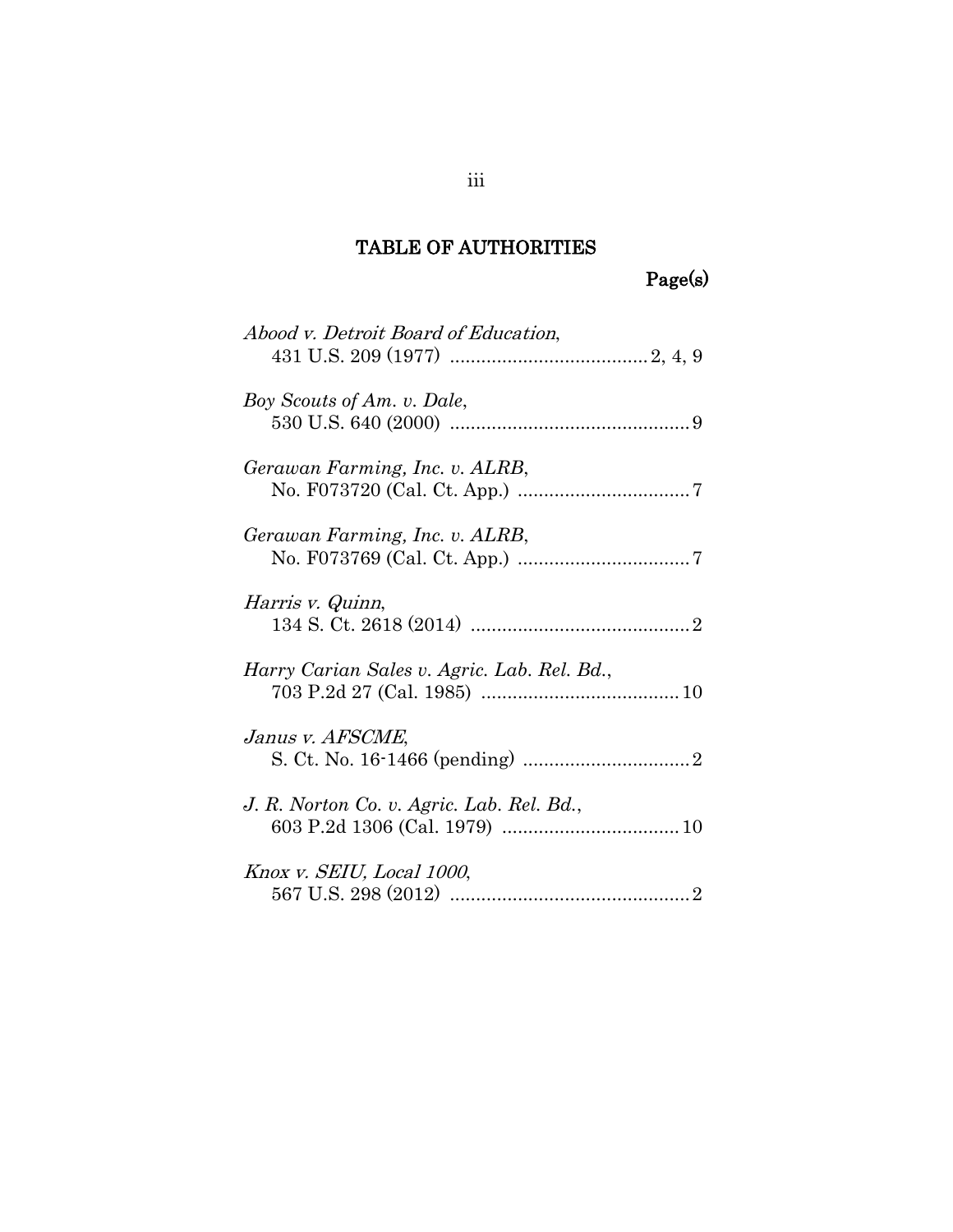# TABLE OF AUTHORITIES

(continued)

| Lechmere, Inc. v. NLRB,                                                                                                   |
|---------------------------------------------------------------------------------------------------------------------------|
| Lee Lumber & Bldg. Material Corp. v. NLRB,                                                                                |
| Lehnert v. Ferris Faculty Assn.,                                                                                          |
| Levitz Furniture Co. of the Pac., Inc.,                                                                                   |
| Lopez v. ALRB,                                                                                                            |
| Minnesota St. Bd. for Community Colleges v. Knight,                                                                       |
| Pattern Makers League v. NLRB,                                                                                            |
| Perry Farms, Inc.,<br>4 A.L.R.B. No. 25 (Apr. 26, 1978), rev'd grounds<br>86 Cal.App.3d 448, 150 Cal.Rptr. 495 (1978)  10 |
| Roberts v. U.S. Jaycees,                                                                                                  |
| ALRB Admin Order No. 2013-37 (Sept. 26, 2016)  7                                                                          |

iv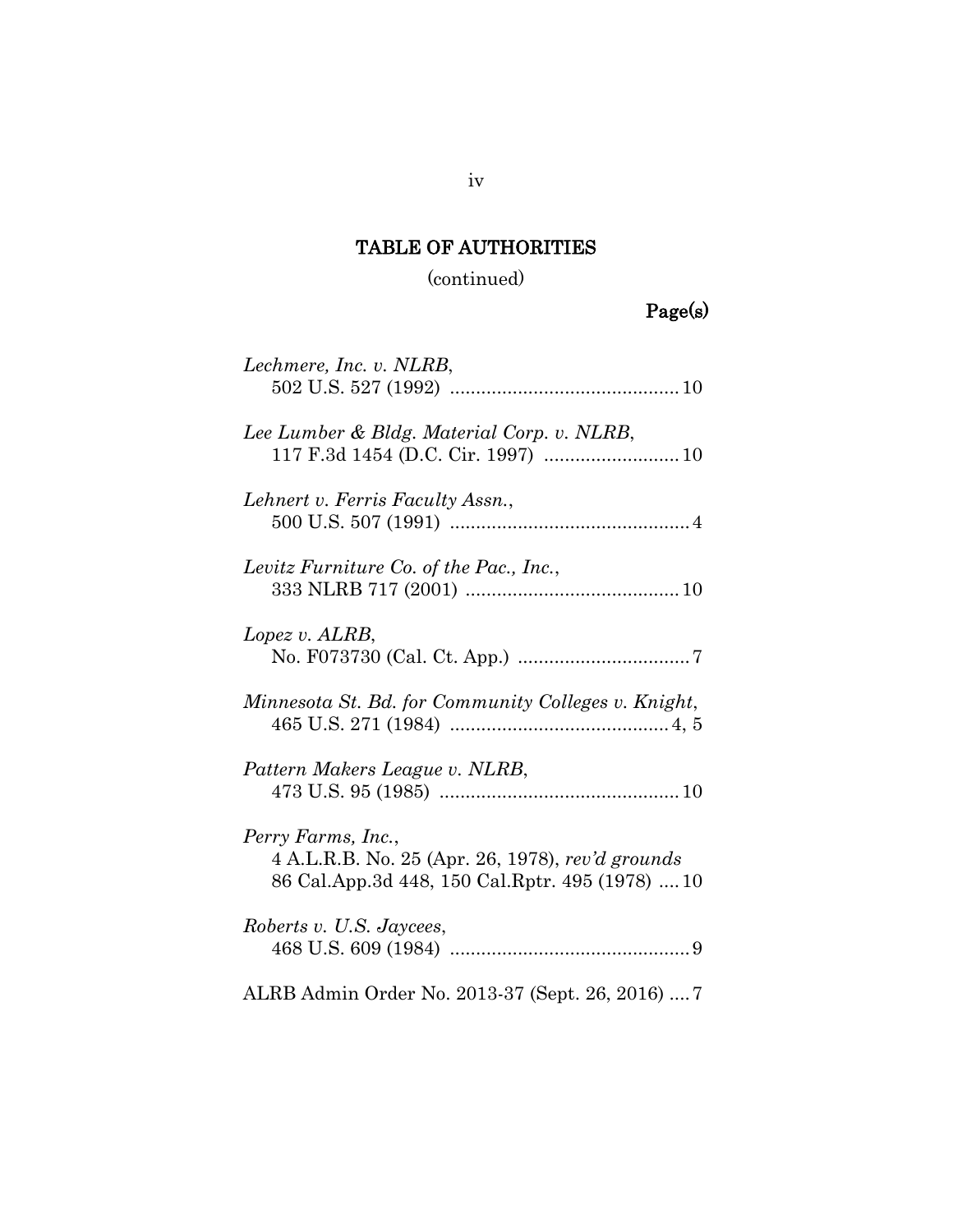## TABLE OF AUTHORITIES

(continued)

#### STATUTES AND RULES

Page(s)

| National Labor Relations Act     |
|----------------------------------|
|                                  |
|                                  |
|                                  |
| Agricultural Labor Relations Act |
|                                  |
|                                  |
|                                  |
|                                  |
|                                  |
|                                  |

#### **OTHER AUTHORITIES**

- ABC30 Action News, *Many Workers With Gerawan Farming Protest United Farm Workers Union* (Sept. 30, 2013), https://tinyurl.com/ yd7rxdn4 ................6
- Erika Cervantes, *Farm Workers Protest Against Union —Say Their Rights Have Been Violated*, KMPH Fox 26 (Sept. 25, 2013),<https://tinyurl.com/yar2uuc8> ...6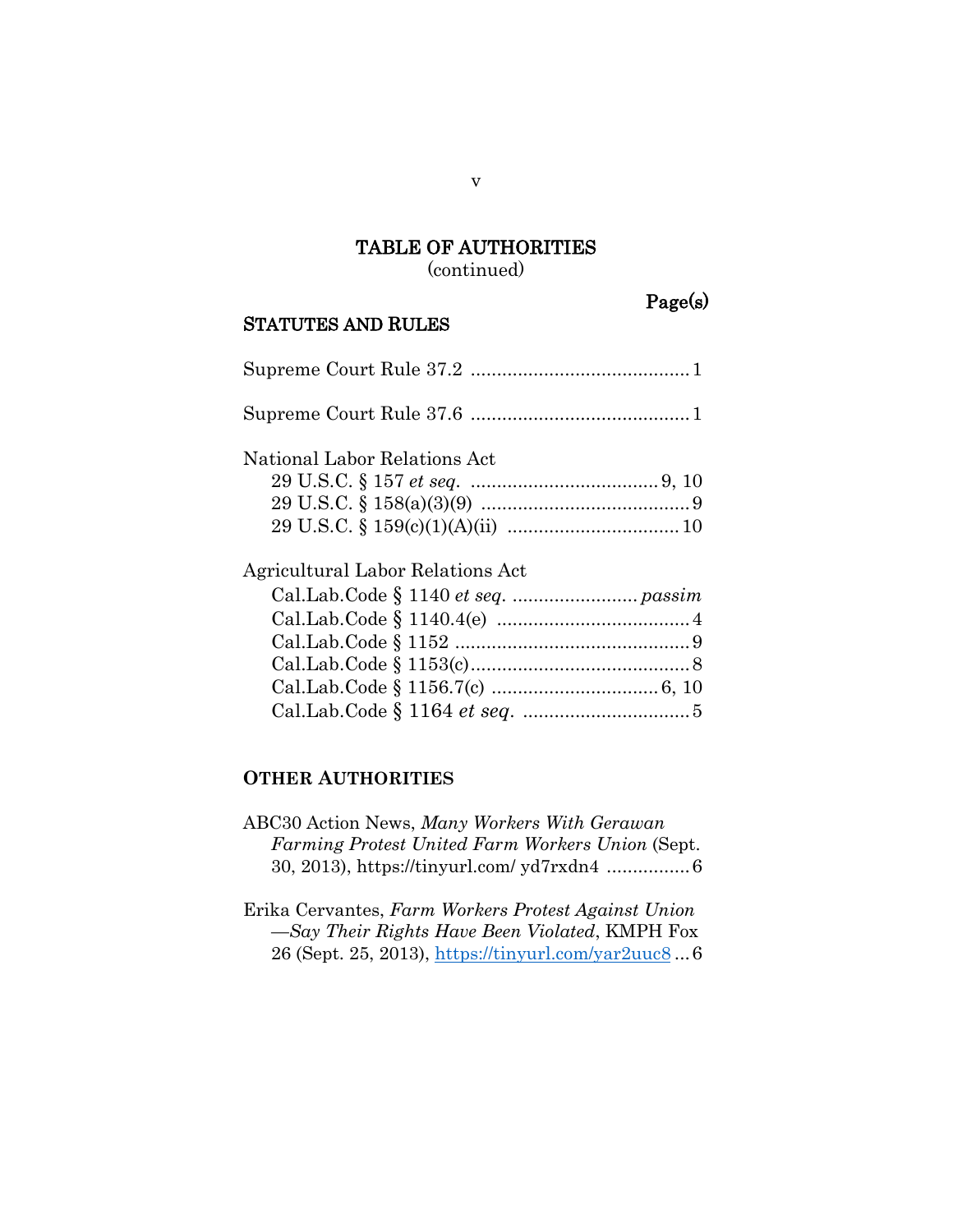### TABLE OF AUTHORITIES (continued)

## Page(s)

Jane Wells, CNBC, *Union Tangles With Big Farm After 20-Year Absence* (Sept. 25, 2013), https://tinyurl.com/y7bvmeao ................................6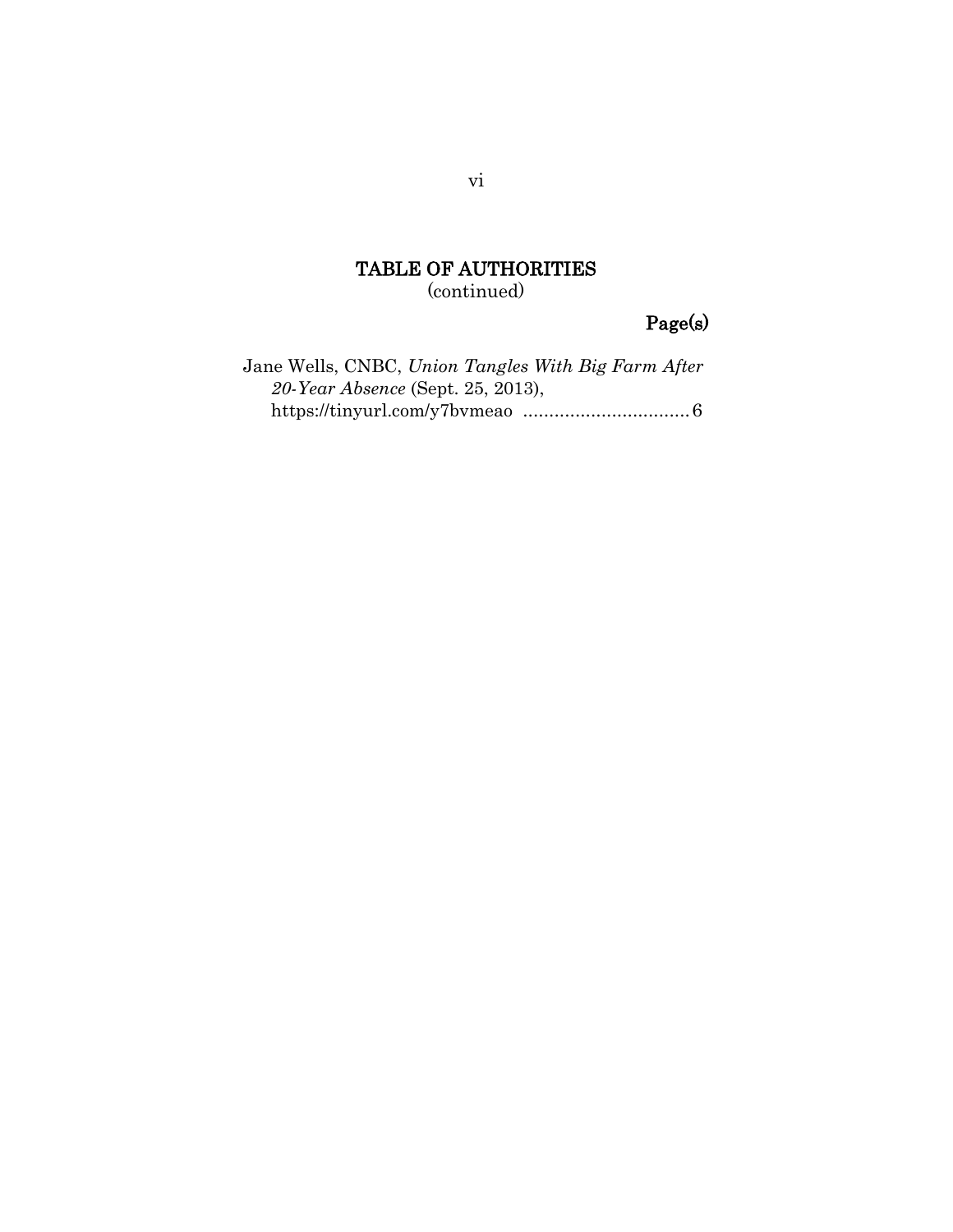#### INTEREST OF THE AMICI CURIAE[1](#page-7-0)

Roberto Angeles, Rodolfo Carranza, Javier Zamora Delgado, Jovita Zamora Delgado, Rafael Agular Flores, Manuel Guzman, Angel Rincon, and Edith Hernandez Vergara are employed by Petitioner Gerawan Farming, Inc. in a bargaining unit currently represented by the United Farm Workers, AFL-CIO. They are among thousands of similarly-situated Gerawan employees whose efforts to discharge an unwanted monopoly bargaining representative have been consistently thwarted by Respondent Agricultural Labor Relations Board. They now face, by virtue of California law and the actions of the ALRB, imposition of a monopoly-bargaining "agreement" which they do not want. Indeed, the ALRB has gone so far as to refuse to ascertain the wishes of Gerawan's employees regarding union representation and the merits and demerits of the "agreement."

The National Right to Work Legal Defense Foundation, Inc. is a nonprofit organization that provides free legal aid to workers, like the individual amici, whose rights are infringed upon by compulsory unionism schemes. Since its founding in 1968, the Foundation has been the nation's leading litigation advocate against compulsory union fee requirements.

Currently, Foundation staff attorneys represent workers in more than 175 federal, state, and admin-

 $\overline{a}$ 

<span id="page-7-0"></span><sup>1</sup> Pursuant to Supreme Court Rule 37.2, all parties received notice of intent to file this brief. Counsel for Petitioner stated that it consents to the filing of this brief. Counsel for Respondent replied that it "does not oppose … filing" of this brief. Pursuant to Supreme Court Rule 37.6, amici curiae state that no party's counsel authored any part of the brief and no one other than amicus Foundation funded its preparation or filing.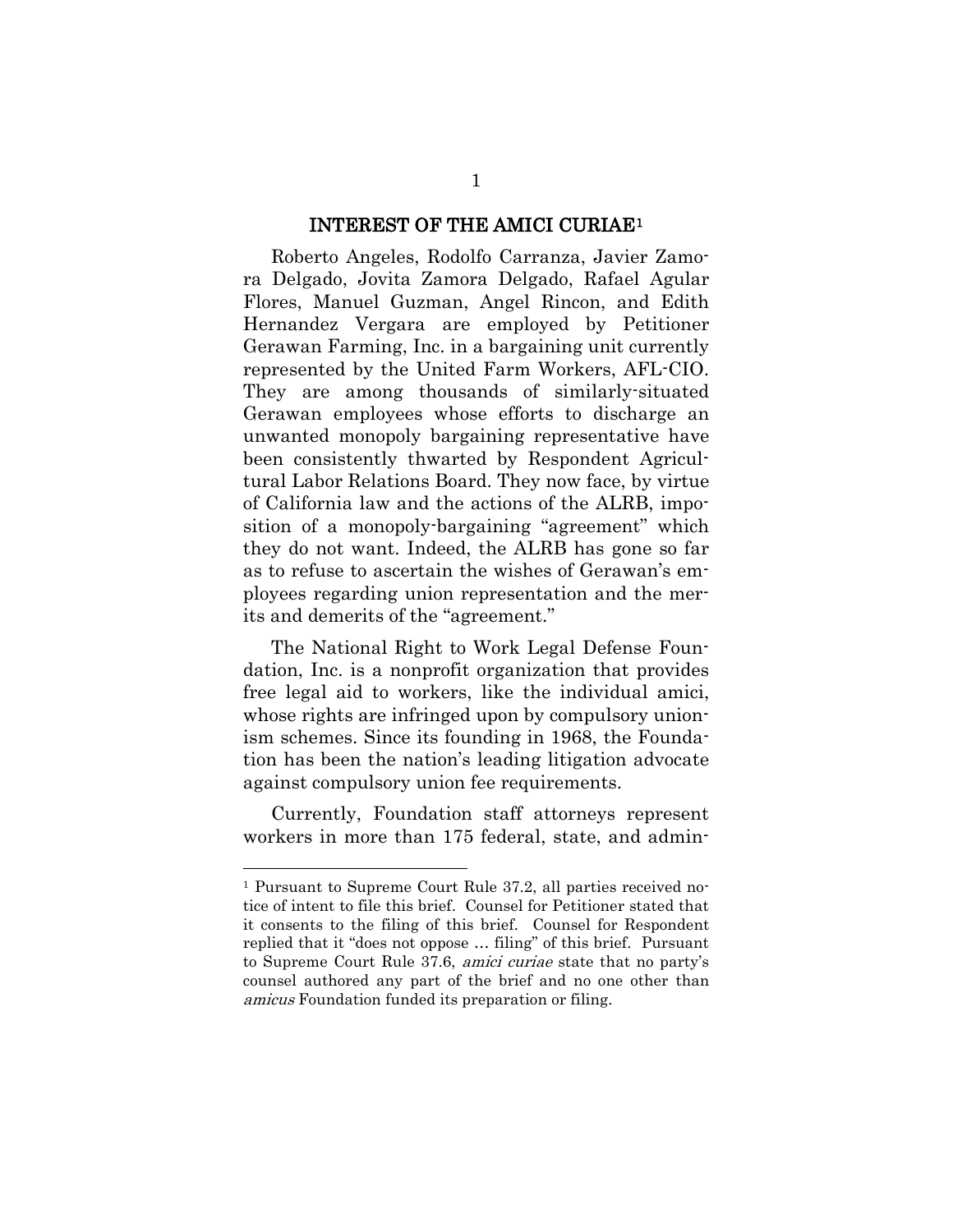istrative cases involving forced union fee requirements. Foundation attorneys have represented individual workers in almost all of the compulsory union association and/or fee cases that have come before this Court since 1968.[2](#page-8-0) Those cases include Abood v. Detroit Board of Education, 431 U.S. 209 (1977), Knox v. SEIU, Local 1000, 567 U.S. 298 (2012), Harris v. Quinn, 134 S. Ct. 2618 (2014), and Janus v. AFSCME, S. Ct. No. 16-1466 (pending).

The *amici* submit this brief to urge the Court to protect the Due Process and Equal Protection rights of all workers, as well as their substantive right to a meaningful voice in the determination of their own terms and conditions of employment. Such a voice is particularly needed where, as here, an unwanted union, imposed and perpetuated by the State, is unjustly treated as "speaking" for Gerawan's employees.

\* \* \* \* \*

 $\overline{a}$ 

<span id="page-8-0"></span><sup>2</sup> See <http://www.nrtw.org/en/foundation-cases.htm> (last visited May 14, 2018).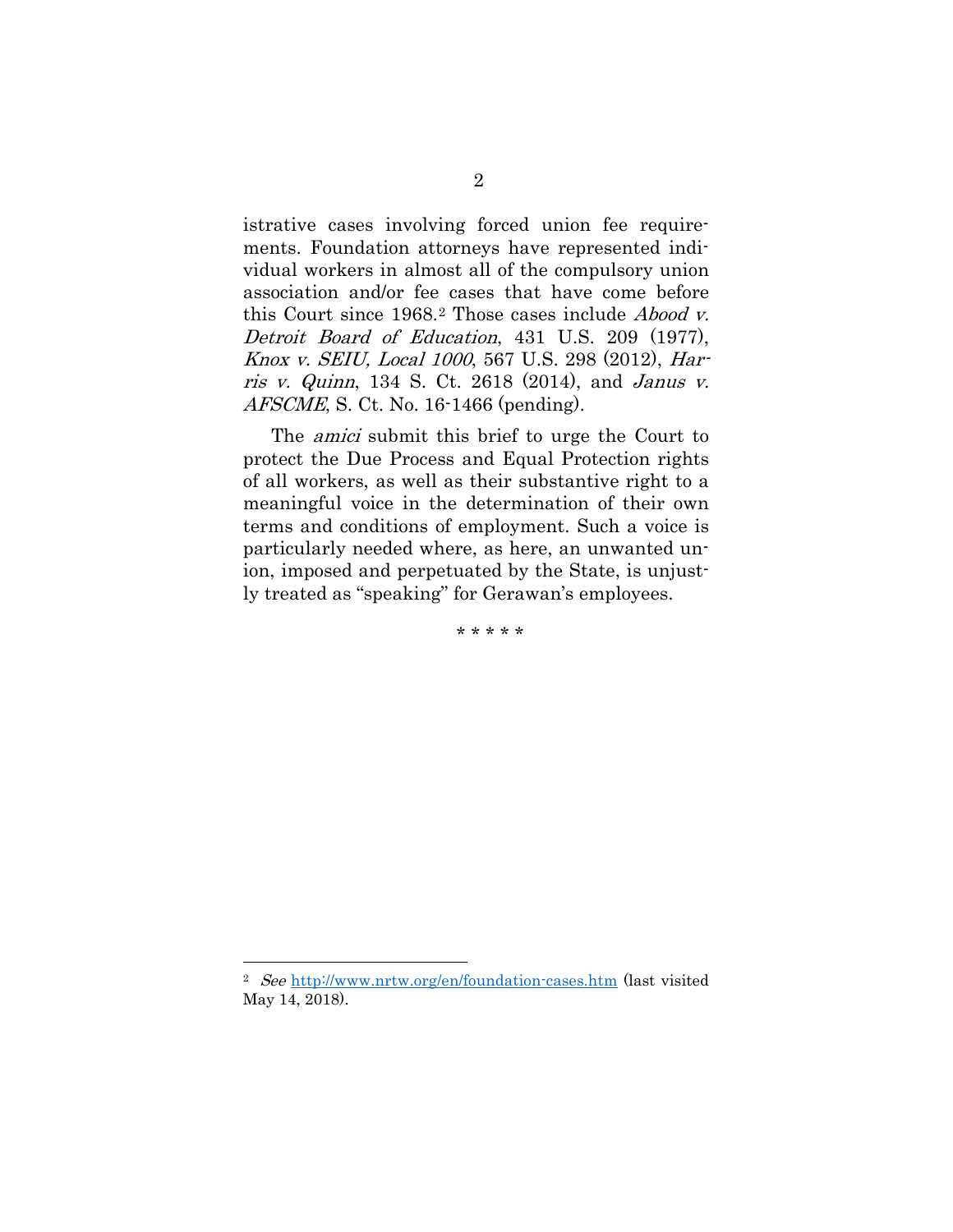#### INTRODUCTION AND SUMMARY OF ARGUMENT

The Constitution and the Bill of Rights prohibit government from forcing individuals into unwanted associations and contracts. This case presents an appalling confluence of impingement upon these fundamental liberties for both employers and employees. Petitioner Gerawan presents a compelling case for review by this Court to protect its liberty interests, yet its argument perforce focuses mainly upon its own constitutional liberties. These amici support the Petition because the State of California's impingement upon liberty here is not limited to Petitioner.

The ALRB has applied California's Agricultural Labor Relations Act, Cal.Lab.Code § 1140 *et seq.*, to consistently, unremittingly, and unrelentingly frustrate the efforts of the individual *amici* and thousands of their fellow employees to discharge an unwanted labor union representative. When coupled with the impingements upon Gerawan's constitutional rights and the California Supreme Court's casual disregard of this Court's precedents, the outcome below cries out for the intervention of this Court.

\* \* \* \* \*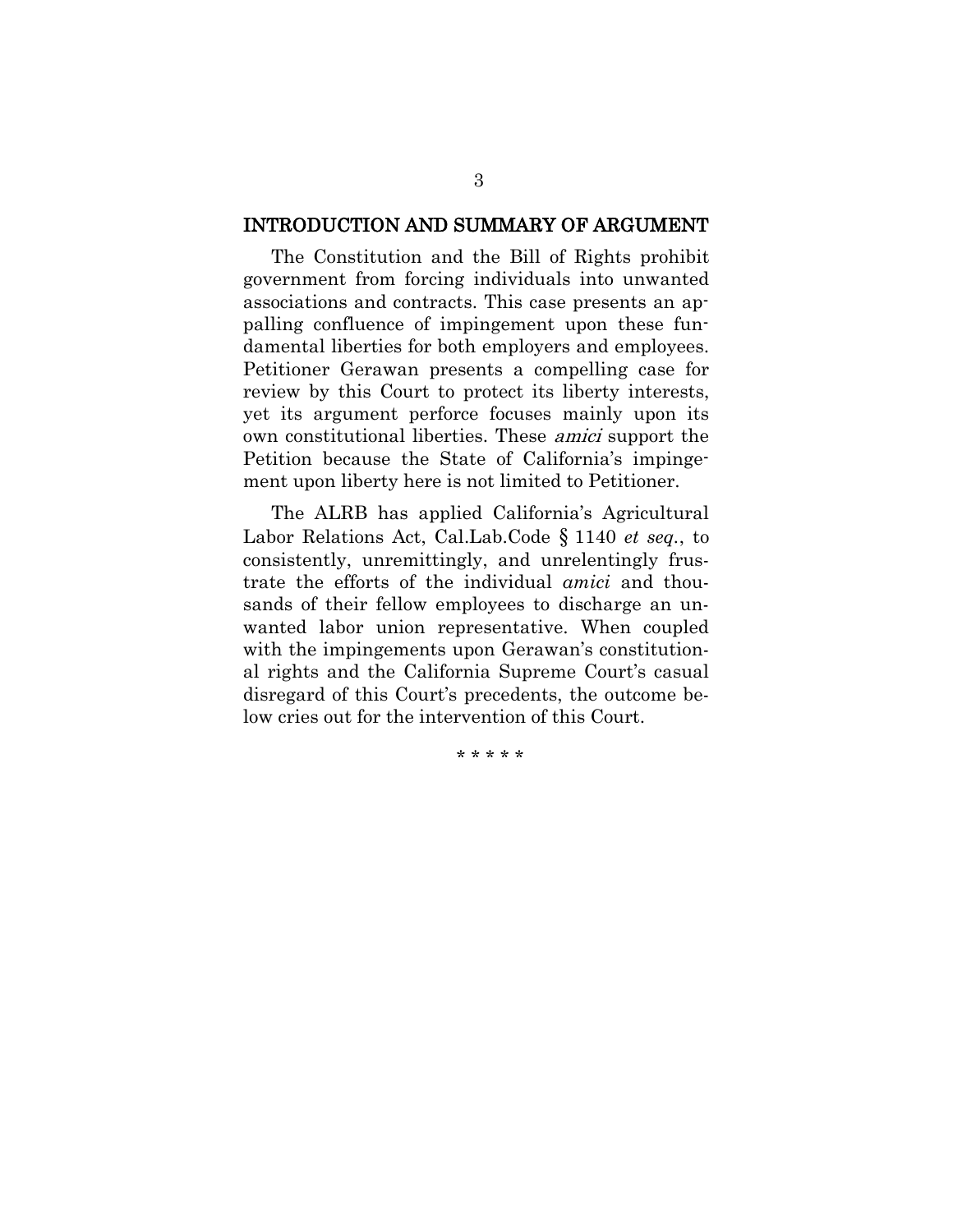#### ARGUMENT FOR GRANTING THE WRIT

#### I. Respondent has consistently, unremittingly and unrelentingly frustrated Gerawan's employees efforts to discharge an unwanted union representative.

As discussed in the Petition ("Pet."), Gerawan's employees are purportedly represented, exclusively for purposes of collective bargaining, by real-party-ininterest UFW. However, until late 2012, this "representation" consisted of: (1) victory in a 1990 run-off election conducted by Respondent ALRB; (2) a preliminary bargaining session in 1995; and (3) "disappear[ance] from the scene" and cessation of all contact with Gerawan for a period of almost two decades. Appendix ("App.") 12 & 56.

It was not until October 2012, after turnover in the workforce such that few or none of the employees who had voted for the UFW remained in Gerawan's employ, that the UFW resurfaced to assert its role as the employees' "representative" under the Agricultural Labor Relations Act ("ALRA"). Cal.Lab.Code § 1140.4(e). Although Gerawan inquired why, the UFW refused to explain its disappearance from and apparent abandonment of the "great responsibilities" accompanying its designation as an exclusive bargaining representative. *See Abood v. Detroit Bd. of Educ.*, 431 U.S. 209, 221 (1977); *see also Lehnert v. Ferris Faculty Assn.*, 500 U.S. 507, 552 (1991) (Marshall, J., concurring in part and dissenting in part); *Minnesota St. Bd. for Community Colleges v. Knight*,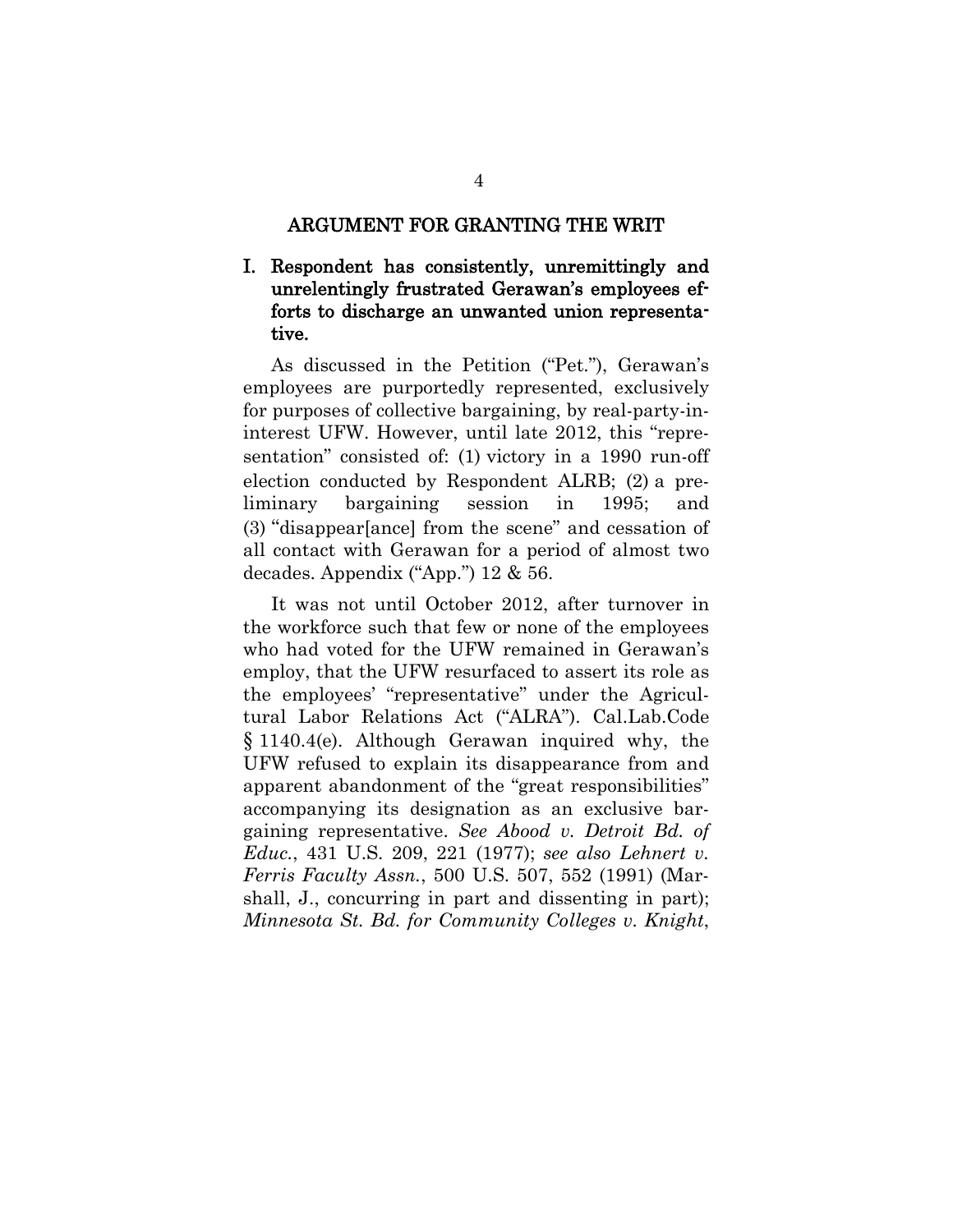465 U.S. 271, 320 (1984).[3](#page-11-0) Then, after ten bargaining sessions marked by the UFW's failure to make any economic proposals, App. 12, in March 2013, the UFW invoked the provisions of California's mandatory mediation and conciliation ("MMC") process, a process available since its enactment in 2002. Cal.Lab.Code § 1164 *et seq*. The ALRB granted the UFW's request, compelling Gerawan into the MMC process in April 2013.

In the meantime, Gerawan workers—caught unaware by the UFW's reappearance after almost two decades, and deeply and broadly dubious about the benefits of its "representation"—sought multiple means to have their voices actually heard, as follows:

- 1. Gerawan workers sought permission to observe the MMC proceedings. Their so-called "representative," but not Gerawan, opposed this request, which the "mediator" denied.
- 2. Gerawan workers sought leave to intervene from the ALRB. The ALRB refused their request, holding that their interests were "adequately represented" by the labor union which had disappeared for nearly two decades, for which none or almost none of them had ever voted, CR 232, 235, and about which a majority of current Gerawan workers had then signed a petition for decertification.
- 3. Gerawan workers filed a request with the ALRB to observe silently the "on the record"

<span id="page-11-0"></span> <sup>3</sup> Gerawan's unfair labor practice charges against the UFW over its absence were dismissed by the ALRB as time-barred. Certified Record ("CR") 42-44.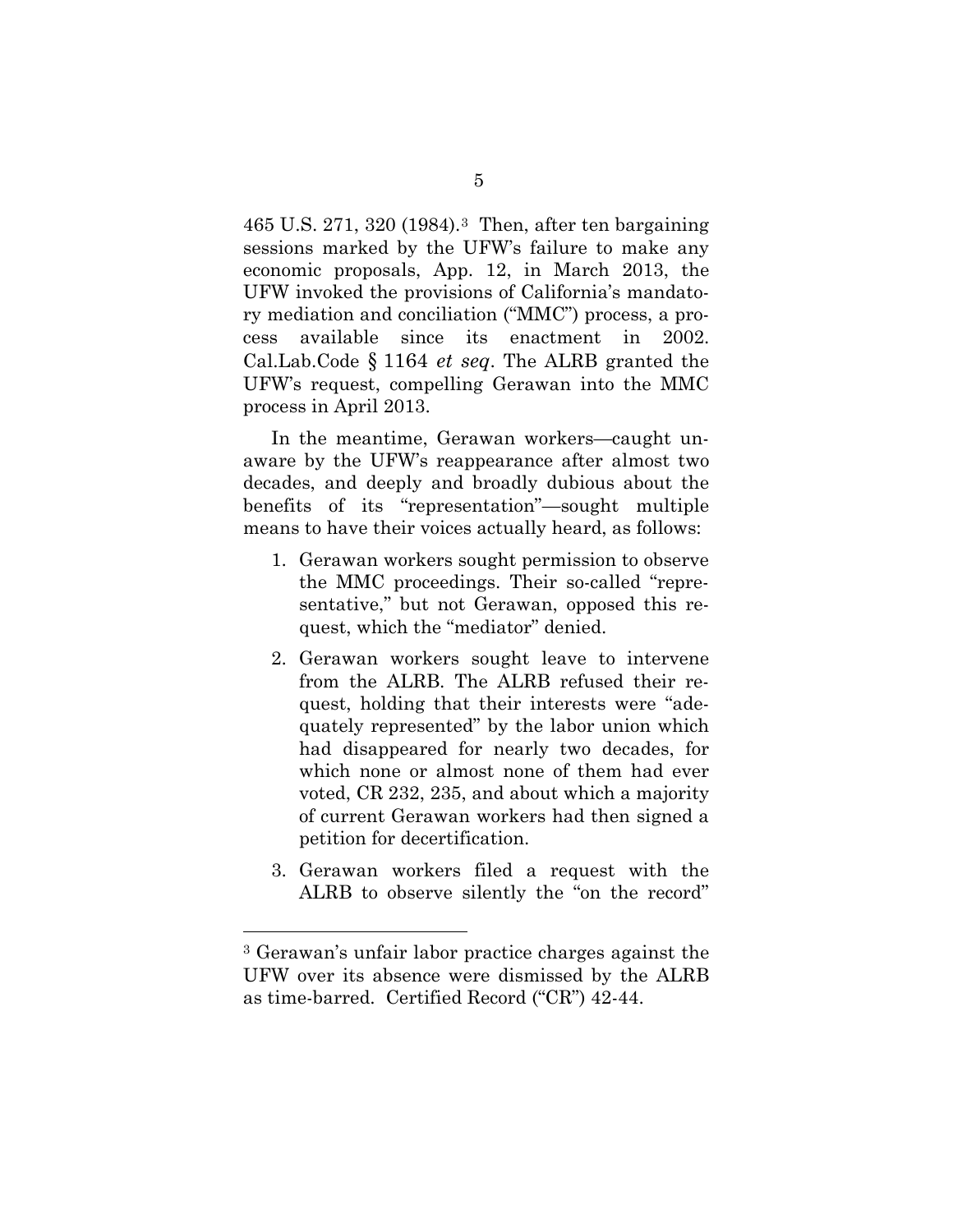portion of the MMC process. The ALRB denied this request, too, holding that the public interest was not served by allowing the very workers whose employment was to be governed by the outcome of the MMC process to be present at and observe the proceedings. CR 275-84.

4. Gerawan workers engaged in public protests over the ALRB's and the UFW's actions. *See* ABC30 Action News, *Many Workers With Gerawan Farming Protest United Farm Workers Union* (Sept. 30, 2013), https://tinyurl.com/ yd7rxdn4; *see also* Erika Cervantes, *Farm Workers Protest Against Union—Say Their Rights Have Been Violated*, KMPH Fox 26 (Sept. 25, 2013), https://tinyurl.com/yar2uuc8; Jane Wells, CNBC, *Union Tangles With Big Farm After 20- Year Absence* (Sept. 25, 2013), https://tinyurl.com/y7bvmeao.

In September 2013, the "mediator" issued a report unilaterally setting the terms and conditions of employment for Gerawan workers. Among those terms was a forced-unionism provision requiring Gerawan workers—under pain of discharge for refusal to comply—to surrender to the UFW 3% of their wages. Significantly, the amount to be surrendered to the UFW exceeded the mandated pay increases for most employees. CR 417. In short, the forced contract enriched the UFW at the expense of the Gerawan workers while reducing the net income of most of them.

In response to the UFW's resurrection at Gerawan, the employees attempted to exercise their rights under the ALRA to discharge an unwanted representative. Cal.Lab.Code § 1156.7(c). Gerawan workers initiated these efforts prior to the "mediator's" de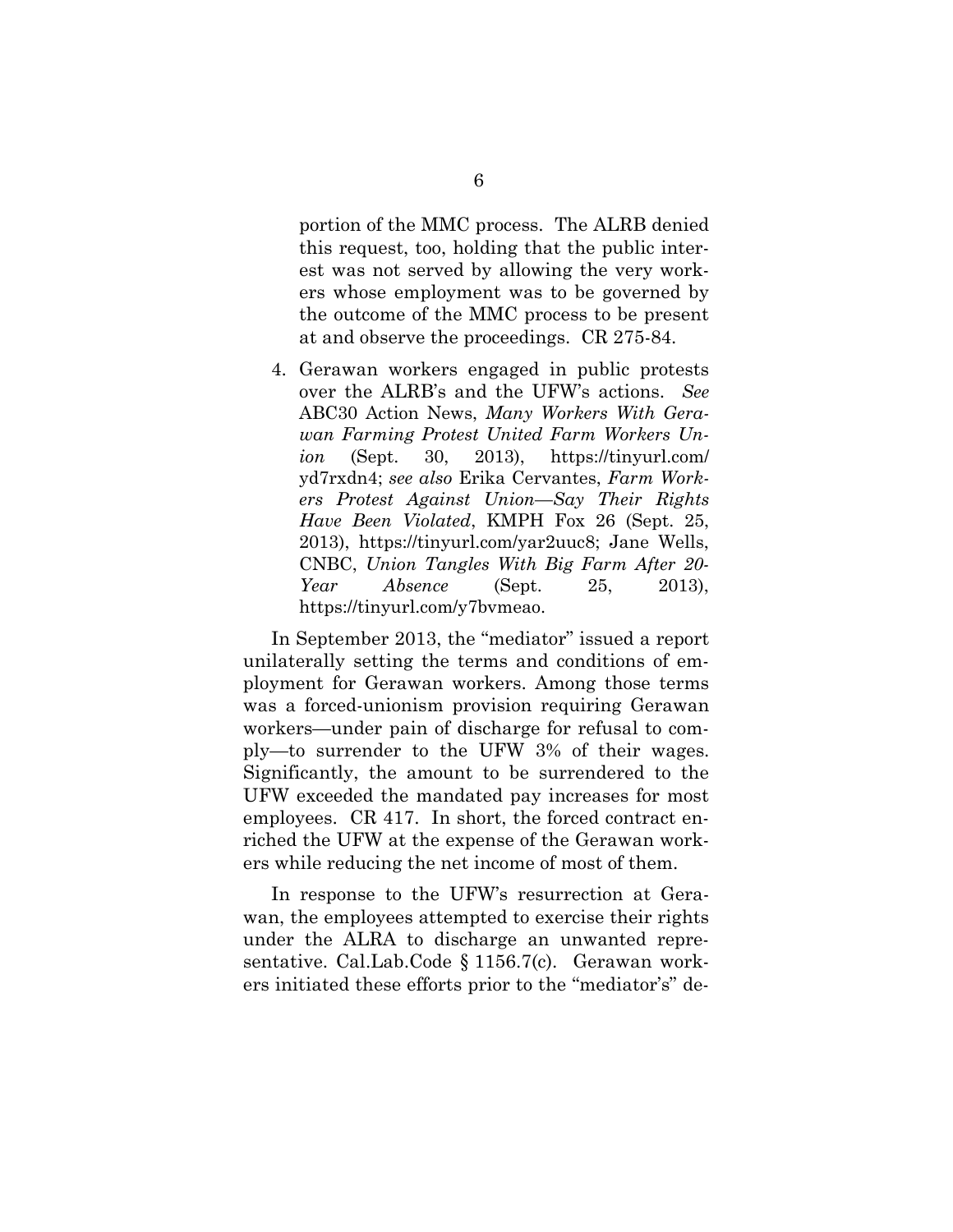cision. Pet. at 14-16. However, their petition for decertification—supported by a majority of Gerawan employees—was summarily dismissed by the ALRB's Regional Director on September 25, 2013. CR 351; *see also* ALRB Admin Order No. 2013-37 (Sept. 26, 2016) (denying petition for review).

The Gerawan employees were not dissuaded, however. Instead, in October 2013—after seeing the "contract" to be imposed upon them by the MMC process—they staged a one-day walkout.

Additionally, in October 2013, they submitted another decertification petition signed by an overwhelming majority of Gerawan employees. This demonstration of opposition to the UFW was also dismissed by the Regional Director, but the ALRB overruled its Regional Director and conducted a secret-ballot election on November 5, 2013. App. 61. Yet, although thousands of Gerawan workers voted in the election, the ALRB then "impounded" the ballots and prevented them from being counted, pending the outcome of unfair labor practice charges filed by the UFW. App. 61. Legal challenges mounted both by Gerawan and the employees remain pending in the California courts, $4$  but the employees' ballots have never been counted. Their voice—the expression of the workers whose rights the ALRA should protect has never been heard by the ALRB. Indeed, at virtually every step, the ALRB has turned an affirmatively deaf ear to that voice.

<span id="page-13-0"></span> <sup>4</sup> *Gerawan Farming, Inc. v. ALRB*, No. F073720 (Cal. Ct. App.); *Lopez v. ALRB*, No. F073730 (Cal. Ct. App.); *Gerawan Farming, Inc. v. ALRB*, No. F073769 (Cal. Ct. App.).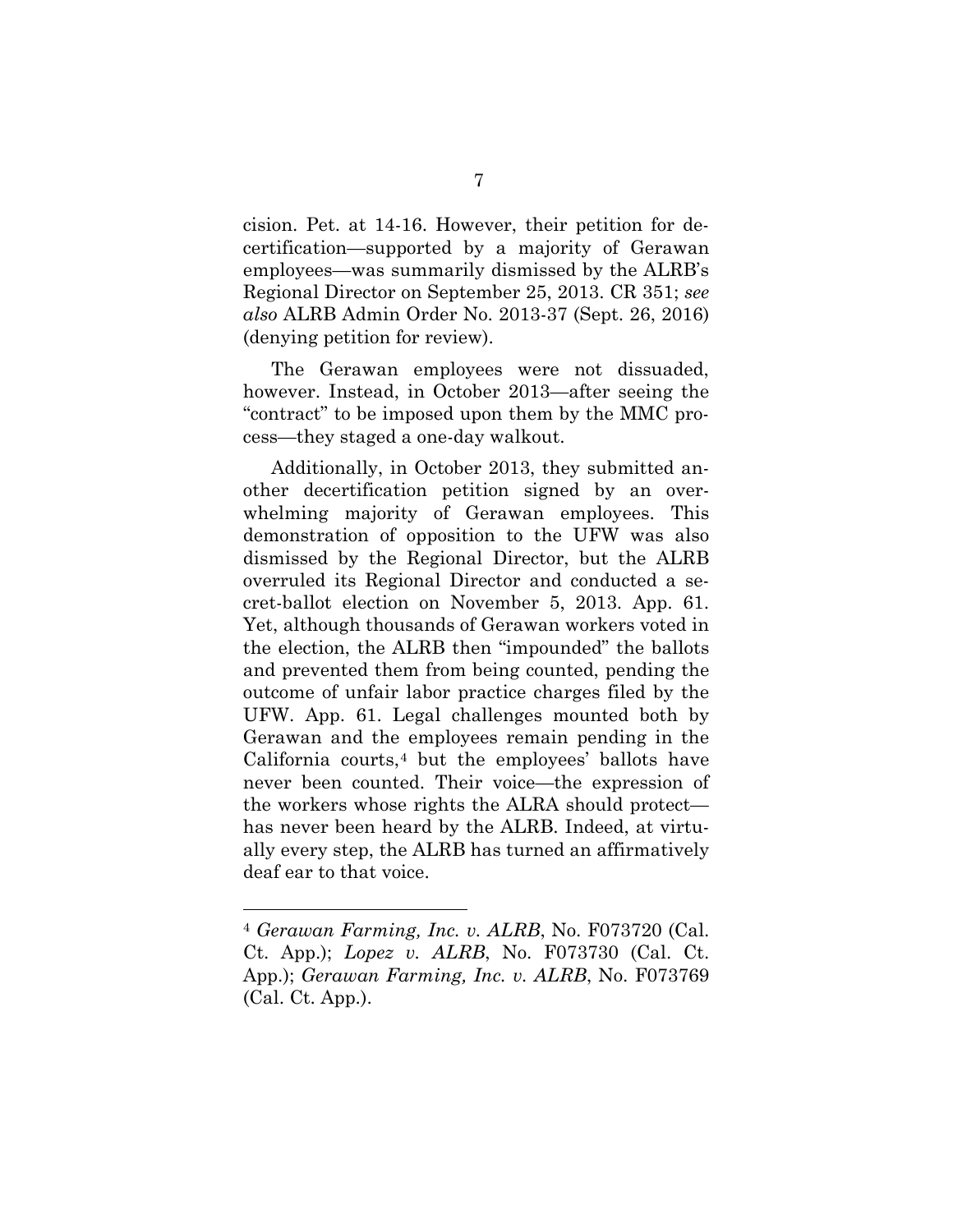Notwithstanding the pendency of the decertification election, the ALRB refused to stay the MMC proceedings at Gerawan's request. On November 19, 2013, the ALRB rejected Gerawan's challenge to certain terms of the MMC "mediator's" report, which on that date became a final order, and imposed terms and conditions of employment—including a forcedunionism provision—upon Gerawan's employees for a term of three years. App. 13, 52.

Further proceedings challenging the ALRB's Order were pursued by Gerawan in the California courts, Pet. at 16-19. resulting in the California Supreme Court order which is the subject of Gerawan's instant petition.

#### **II. The ALRB's studied disinterest in ascertaining the will of Gerawan's employees cannot be squared with the legitimate primary purposes of American labor law.**

The ALRA purports to protect the rights of employees

to self-organization, to form, join, or assist labor organizations, to bargain collectively through representatives of their own choosing, and to engage in other concerted activities for the purpose of collective bargaining or other mutual aid or protection, and … *the right to refrain from any or all of such activities* except to the extent that such right may be affected by an agreement requiring membership in a labor organization as a condition of continued employment as authorized in subdivision (c) of Section 1153.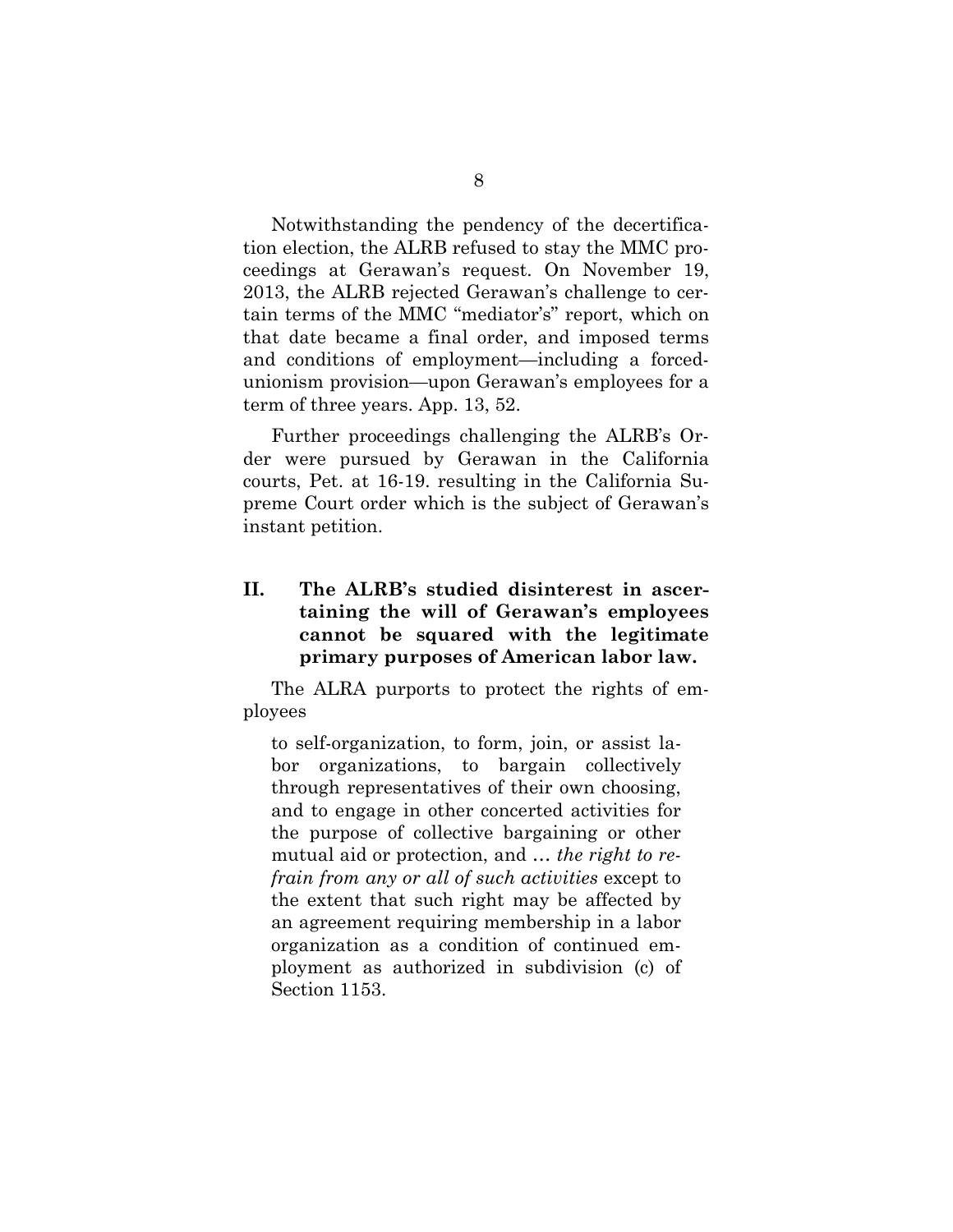(emphasis added).

This provision Cal.Lab.Code § 1152 mimics the protections guaranteed to private-sector employees under the National Labor Relations Act.[5](#page-15-0) Thus, it cannot be gainsaid that—even under labor statutes the necessary corollary of the right to associate is the right to refuse to associate, a proposition repeatedly reaffirmed by this Court. "Freedom of association … plainly presupposes a freedom not to associate." *Roberts v. U.S. Jaycees*, 468 U.S. 609, 623 (1984), *citing Abood*, 431 U.S. at 234-35; *Boy Scouts of Am. v. Dale*, 530 U.S. 640, 648 (2000). The individual *amici* are employees who wish to exercise their right not to associate with the UFW, a right that has been frustrated by the ALRB and California courts.

<span id="page-15-0"></span>Like employees under the NLRA, employees under the ALRA ostensibly enjoy a statutory *right* to pe-

 <sup>5</sup> The National Labor Relations Act is equally clear on this point:

Employees shall have the right to selforganization, to form, join, or assist labor organizations, to bargain collectively through representatives of their own choosing, and to engage in other concerted activities for the purpose of collective bargaining or other mutual aid or protection, *and shall also have the right to refrain from any or all of such activities* except to the extent that such right may be affected by an agreement requiring membership in a labor organization as a condition of employment as authorized in section 158(a)(3) of this title.

<sup>29</sup> U.S.C.A. § 157 (West) (emphasis added).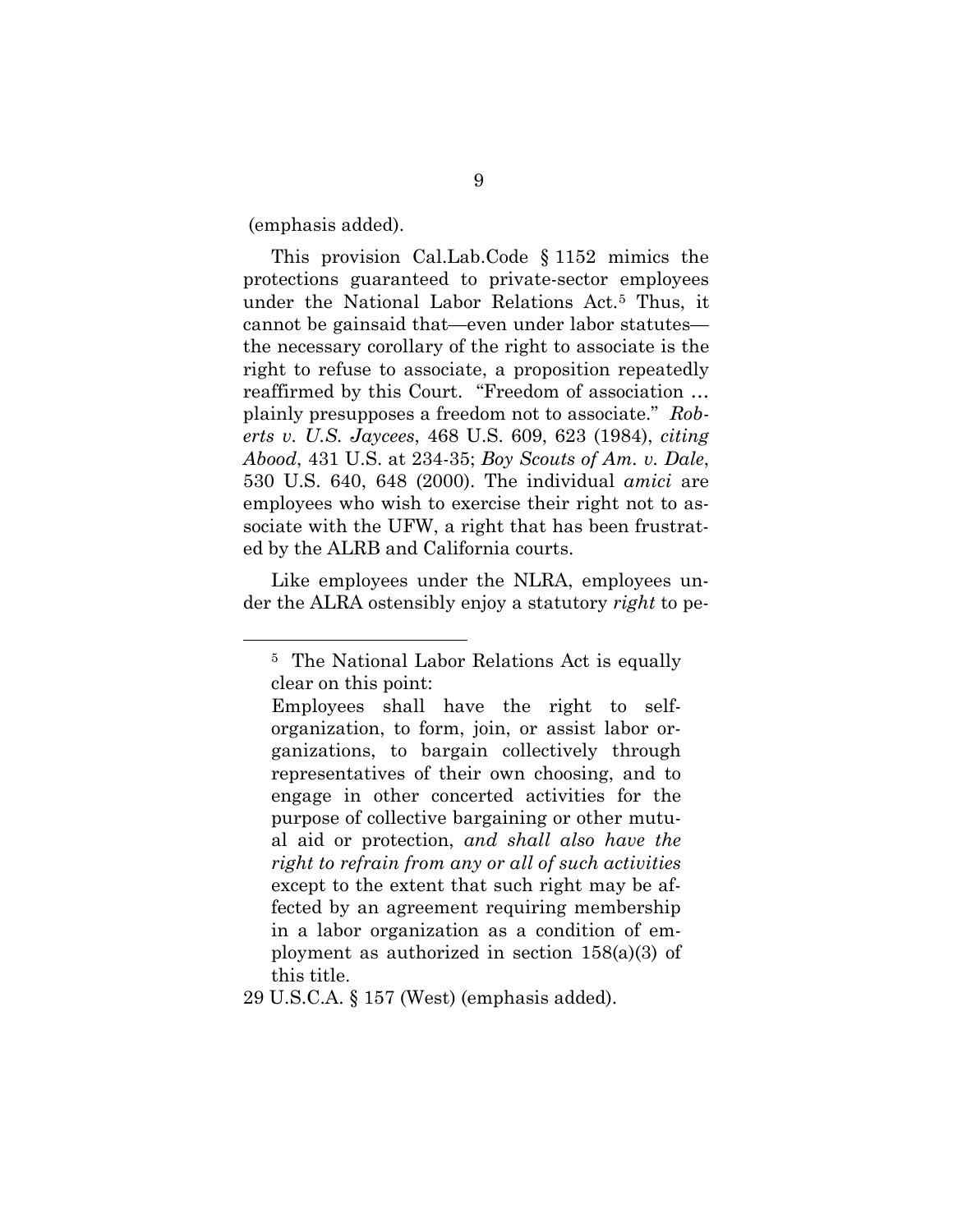tition for a decertification election. Cal. Labor Code § 1156.7(c); *see also* 29 U.S.C. § 159(c)(1)(A)(ii). Nevertheless, this case provides a case study in bureaucratic and administrative efforts to prevent or frustrate the expression of true employee free choice.

 Employee free choice under NLRA Section 7 is the paramount interest of the Act. *See Pattern Makers League v. NLRB*, 473 U.S. 95, 104 (1985); *Lechmere, Inc. v. NLRB*, 502 U.S. 527, 532 (1992); *Lee Lumber & Bldg. Material Corp. v. NLRB*, 117 F.3d 1454, 1463 (D.C. Cir. 1997) (Sentelle, J., concurring) (employee free choice is the "core principle of the Act") (quotation marks and citation omitted). An NLRB-conducted secret-ballot election is the preferred forum for employees to exercise their right of free choice. *See Levitz Furniture Co. of the Pac., Inc.*, 333 NLRB 717, 725-26 (2001). Industrial stability is enhanced when employees vote in secret-ballot elections, because they ensure that employees actually support (or not) the workplace representative empowered to speak exclusively for them.

Employee free choice also purports to be paramount under the ALRA, as its purpose is "to protect the employees' right of free choice in the selection of their collective bargaining agent." *J. R. Norton Co. v. Agric. Lab. Rel. Bd.*, 603 P.2d 1306, 1321 (Cal. 1979), *citing Perry Farms, Inc.*, 4 A.L.R.B. No. 25, at 10 (Apr. 26, 1978), *rev'd on other grounds* 86 Cal.App.3d 448, 150 Cal.Rptr. 495 (1978); *see also Harry Carian Sales v. Agric. Lab. Rel. Bd.*, 703 P.2d 27, 38 (Cal. 1985) ("worker self-determination" is "the underlying purpose of the Act").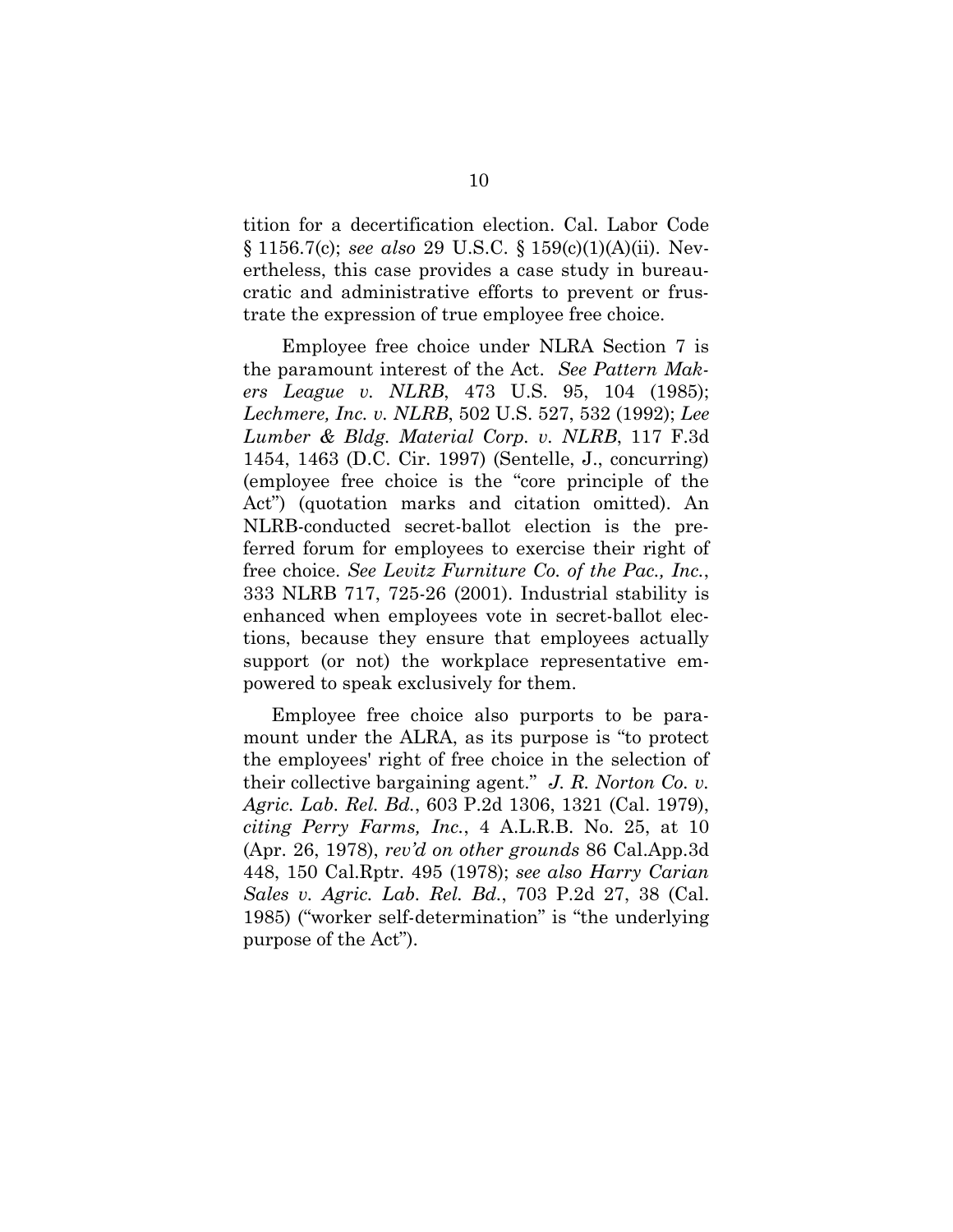The facts of this case make a mockery of these purported purposes of the ALRA. At every turn the ALRB and its officials have demonstrated hostility toward employee efforts to rid themselves of an unwanted union, not allowing them the opportunity to express effectively their opinion of the UFW's representation. The ALRB's hostility to the rights of Gerawan's employees proved to be so acute that they are on the cusp of being forced to work under an "agreement" they did not want and on which they could not vote, written by a "mediator" who refused to hear them and who indulged his own brand of "industrial justice," including a forced-unionism clause notwithstanding clear and repeated demonstrations of employee opposition to UFW "representation."

This case is a study in bureaucratic and administrative efforts to frustrate and impede the expression of employee free will in the workplace. It is the arrogance of the nanny state writ large. The scope, extent, and results of these impediments should command the attention of this Court.

\* \* \* \* \*